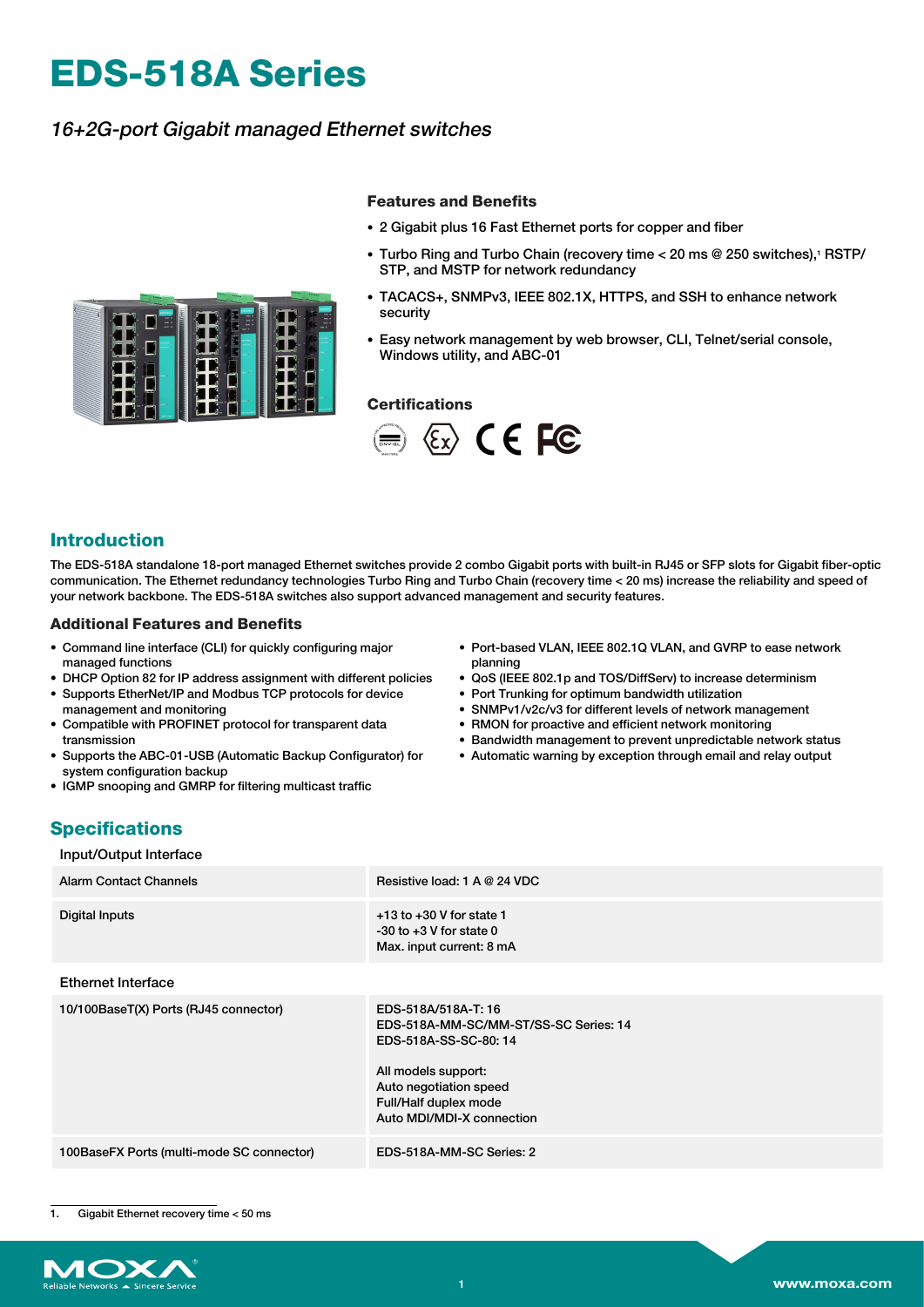| 100BaseFX Ports (multi-mode ST connector)           | EDS-518A-MM-ST Series: 2                                                                                                                                                                                                                                                                                                                                                                                                                                                      |                                                      |                           |                           |               |
|-----------------------------------------------------|-------------------------------------------------------------------------------------------------------------------------------------------------------------------------------------------------------------------------------------------------------------------------------------------------------------------------------------------------------------------------------------------------------------------------------------------------------------------------------|------------------------------------------------------|---------------------------|---------------------------|---------------|
| 100BaseFX Ports (single-mode SC connector)          | EDS-518A-SS-SC Series: 2                                                                                                                                                                                                                                                                                                                                                                                                                                                      |                                                      |                           |                           |               |
| 100BaseFX Ports, Single-Mode SC Connector, 80<br>km | EDS-518A-SS-SC-80 Series: 2                                                                                                                                                                                                                                                                                                                                                                                                                                                   |                                                      |                           |                           |               |
| Combo Ports (10/100/1000BaseT(X) or<br>1000BaseSFP) | $\overline{2}$                                                                                                                                                                                                                                                                                                                                                                                                                                                                |                                                      |                           |                           |               |
| <b>Optical Fiber</b>                                | 100BaseFX                                                                                                                                                                                                                                                                                                                                                                                                                                                                     |                                                      |                           |                           |               |
|                                                     |                                                                                                                                                                                                                                                                                                                                                                                                                                                                               |                                                      | Multi-Mode<br>Single-Mode |                           |               |
|                                                     | <b>Fiber Cable Type</b>                                                                                                                                                                                                                                                                                                                                                                                                                                                       |                                                      | OM <sub>1</sub>           | 50/125 µm<br>800 MHz x km | G.652         |
|                                                     | <b>Typical Distance</b>                                                                                                                                                                                                                                                                                                                                                                                                                                                       |                                                      | 4 km                      | 5 km                      | 40 km         |
|                                                     |                                                                                                                                                                                                                                                                                                                                                                                                                                                                               | Typical (nm)                                         | 1300                      |                           | 1310          |
|                                                     | Wavelength                                                                                                                                                                                                                                                                                                                                                                                                                                                                    | TX Range (nm)                                        | 1260 to 1360              |                           | 1280 to 1340  |
|                                                     |                                                                                                                                                                                                                                                                                                                                                                                                                                                                               | RX Range (nm)                                        | 1100 to 1600              |                           | 1100 to 1600  |
|                                                     |                                                                                                                                                                                                                                                                                                                                                                                                                                                                               | TX Range (dBm)                                       | $-10$ to $-20$            |                           | $0$ to $-5$   |
|                                                     | <b>Optical Power</b>                                                                                                                                                                                                                                                                                                                                                                                                                                                          | RX Range (dBm)                                       | $-3$ to $-32$             |                           | $-3$ to $-34$ |
|                                                     |                                                                                                                                                                                                                                                                                                                                                                                                                                                                               | Link Budget (dB)                                     | 12                        |                           | 29            |
|                                                     |                                                                                                                                                                                                                                                                                                                                                                                                                                                                               | <b>Dispersion Penalty</b><br>(dB)                    |                           | 3                         | 1             |
|                                                     | Note: When connecting a single-mode fiber transceiver, we recommend using an<br>attenuator to prevent damage caused by excessive optical power.<br>Note: Compute the "typical distance" of a specific fiber transceiver as follows: Link<br>budget (dB) > dispersion penalty (dB) + total link loss (dB).                                                                                                                                                                     |                                                      |                           |                           |               |
| Standards                                           | IEEE 802.3 for 10BaseT<br>IEEE 802.3u for 100BaseT(X) and 100BaseFX<br>IEEE 802.3ab for 1000BaseT(X)<br>IEEE 802.3z for 1000BaseSX/LX/LHX/ZX<br>IEEE 802.1X for authentication<br>IEEE 802.1D-2004 for Spanning Tree Protocol<br>IEEE 802.1w for Rapid Spanning Tree Protocol<br>IEEE 802.1s for Multiple Spanning Tree Protocol<br>IEEE 802.1Q for VLAN Tagging<br>IEEE 802.1p for Class of Service<br>IEEE 802.3x for flow control<br>IEEE 802.3ad for Port Trunk with LACP |                                                      |                           |                           |               |
| <b>Ethernet Software Features</b>                   |                                                                                                                                                                                                                                                                                                                                                                                                                                                                               |                                                      |                           |                           |               |
| Filter                                              |                                                                                                                                                                                                                                                                                                                                                                                                                                                                               | 802.1Q VLAN, Port-based VLAN, IGMP v1/v2, GVRP, GMRP |                           |                           |               |
| <b>Industrial Protocols</b>                         | EtherNet/IP, Modbus TCP                                                                                                                                                                                                                                                                                                                                                                                                                                                       |                                                      |                           |                           |               |
| Management                                          | IPv4/IPv6, SNMPv1/v2c/v3, LLDP, Port Mirror, Back Pressure Flow Control, BOOTP,<br>DDM, DHCP Option 66/67/82, DHCP Server/Client, Flow control, RARP, RMON, SMTP,<br>SNMP Inform, Syslog, Telnet, TFTP                                                                                                                                                                                                                                                                        |                                                      |                           |                           |               |
| <b>MIB</b>                                          | MIB-II, Bridge MIB, Ethernet-like MIB, P-BRIDGE MIB, Q-BRIDGE MIB, RMON MIB<br>Groups 1, 2, 3, 9, RSTP MIB                                                                                                                                                                                                                                                                                                                                                                    |                                                      |                           |                           |               |
| <b>Redundancy Protocols</b>                         | STP, MSTP, RSTP, LACP, Link Aggregation, Turbo Chain, Turbo Ring v1/v2                                                                                                                                                                                                                                                                                                                                                                                                        |                                                      |                           |                           |               |
| Security                                            | HTTPS/SSL, TACACS+, Port Lock, RADIUS, SSH, Broadcast storm protection                                                                                                                                                                                                                                                                                                                                                                                                        |                                                      |                           |                           |               |
| <b>Time Management</b>                              | NTP Server/Client, SNTP                                                                                                                                                                                                                                                                                                                                                                                                                                                       |                                                      |                           |                           |               |

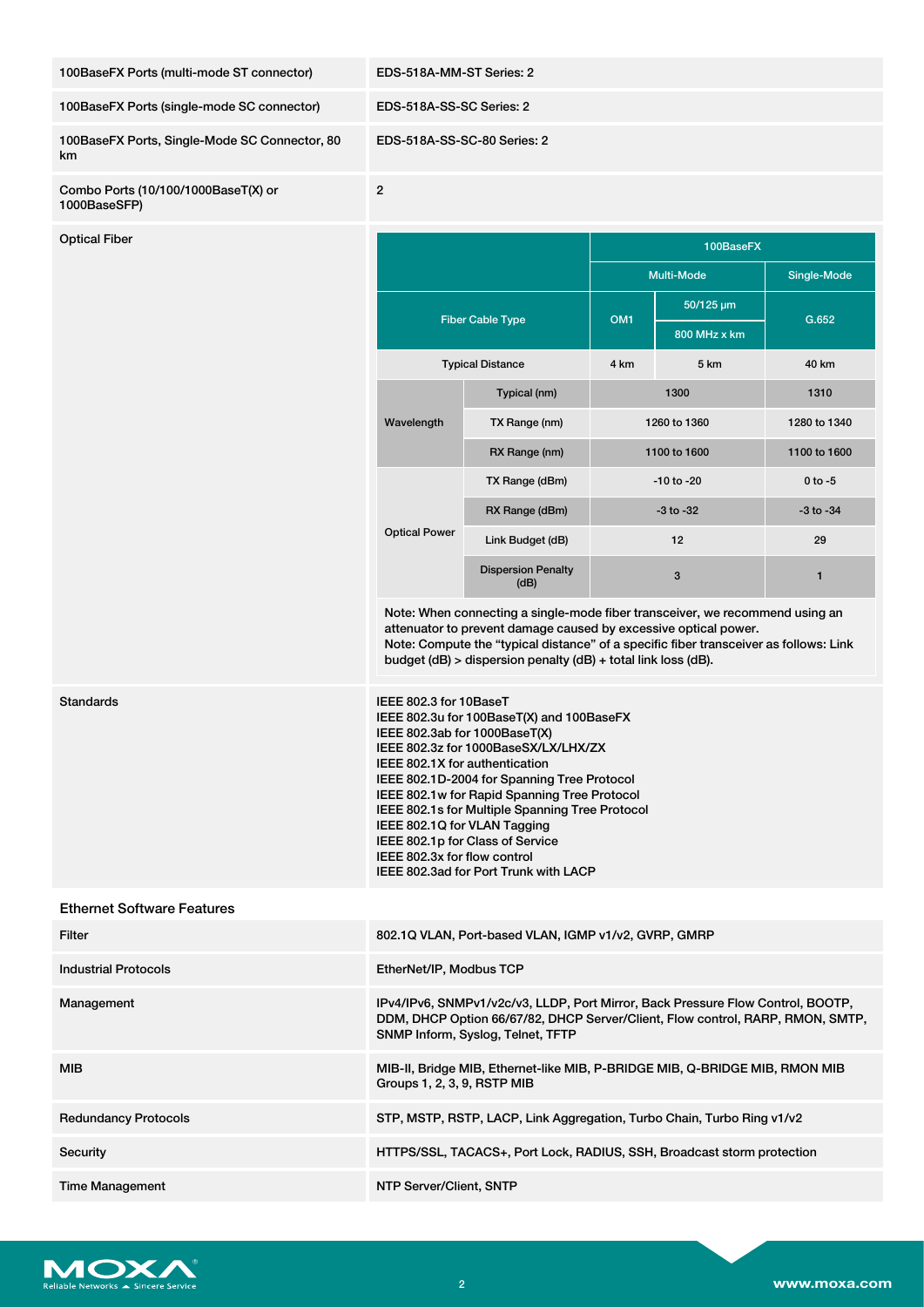| <b>Switch Properties</b>               |                                                                                                                              |
|----------------------------------------|------------------------------------------------------------------------------------------------------------------------------|
| <b>IGMP Groups</b>                     | 256                                                                                                                          |
| <b>MAC Table Size</b>                  | 8K                                                                                                                           |
| Max. No. of VLANs                      | 64                                                                                                                           |
| <b>Packet Buffer Size</b>              | 2 Mbits                                                                                                                      |
| <b>Priority Queues</b>                 | 4                                                                                                                            |
| <b>VLAN ID Range</b>                   | VID 1 to 4094                                                                                                                |
| <b>LED Interface</b>                   |                                                                                                                              |
| <b>LED Indicators</b>                  | PWR1, PWR2, FAULT, 10/100M (TP port), 100M (fiber port), 1000M (Gigabit port), MSTR/<br>HEAD, CPLR/TAIL                      |
| Serial Interface                       |                                                                                                                              |
| <b>Console Port</b>                    | RS-232 (TxD, RxD, GND), 10-pin RJ45 (115200, n, 8, 1)                                                                        |
| <b>DIP Switch Configuration</b>        |                                                                                                                              |
| <b>Ethernet Interface</b>              | Turbo Ring, Master, Coupler, Reserve                                                                                         |
| <b>Power Parameters</b>                |                                                                                                                              |
| Connection                             | 2 removable 6-contact terminal block(s)                                                                                      |
| <b>Input Current</b>                   | EDS-518A/518A-T: 0.44 A @ 24 VDC<br>EDS-518A-MM-SC/MM-ST/SS-SC Series: 0.52 A @ 24 VDC<br>EDS-518A-SS-SC-80: 0.52 A @ 24 VDC |
| <b>Input Voltage</b>                   | 24 VDC, Redundant dual inputs                                                                                                |
| <b>Operating Voltage</b>               | 12 to 45 VDC                                                                                                                 |
| <b>Overload Current Protection</b>     | Supported                                                                                                                    |
| <b>Reverse Polarity Protection</b>     | Supported                                                                                                                    |
| <b>Physical Characteristics</b>        |                                                                                                                              |
| Housing                                | Metal                                                                                                                        |
| IP Rating                              | IP30                                                                                                                         |
| <b>Dimensions</b>                      | 94 x 135 x 142.7 mm (3.7 x 5.31 x 5.62 in)                                                                                   |
| Weight                                 | 1630 g (3.60 lb)                                                                                                             |
| Installation                           | DIN-rail mounting, Wall mounting (with optional kit)                                                                         |
| <b>Environmental Limits</b>            |                                                                                                                              |
| <b>Operating Temperature</b>           | Standard Models: 0 to 60°C (32 to 140°F)<br>Wide Temp. Models: -40 to 75°C (-40 to 167°F)                                    |
| Storage Temperature (package included) | -40 to 85°C (-40 to 185°F)                                                                                                   |
| <b>Ambient Relative Humidity</b>       | 5 to 95% (non-condensing)                                                                                                    |
| <b>Standards and Certifications</b>    |                                                                                                                              |
| Safety                                 | EN 60950-1, UL 60950-1, CSA C22.2 No. 60950-1, UL 508                                                                        |
| <b>Hazardous Locations</b>             | ATEX, Class I Division 2                                                                                                     |
| <b>EMC</b>                             | EN 55032/24                                                                                                                  |

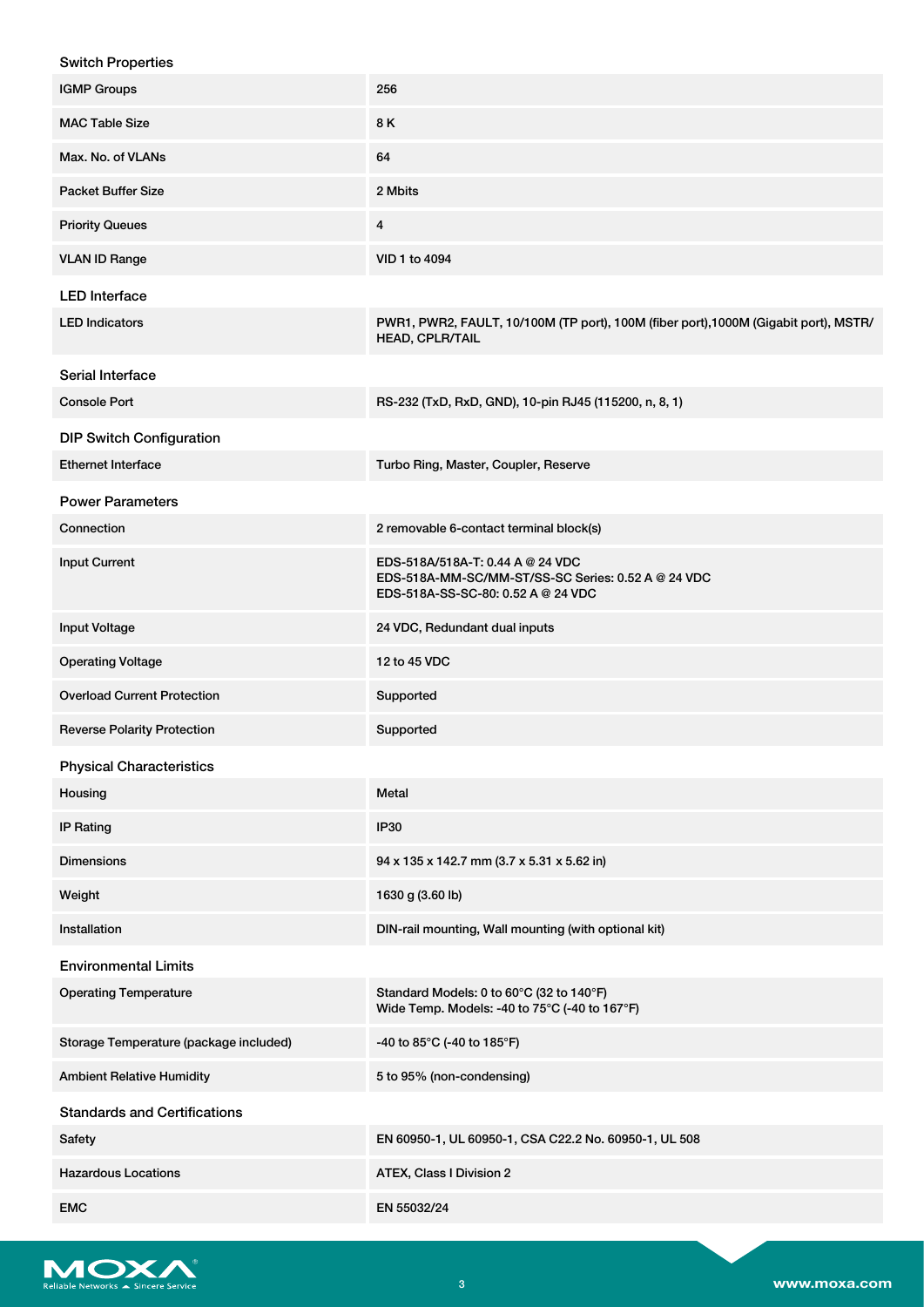| <b>EMI</b>              | CISPR 32, FCC Part 15B Class A                                                                                                                                                                                                               |
|-------------------------|----------------------------------------------------------------------------------------------------------------------------------------------------------------------------------------------------------------------------------------------|
| <b>EMS</b>              | IEC 61000-4-2 ESD: Contact: 6 kV; Air: 8 kV<br>IEC 61000-4-3 RS: 80 MHz to 1 GHz: 10 V/m<br>IEC 61000-4-4 EFT: Power: 1 kV; Signal: 0.5 kV<br>IEC 61000-4-5 Surge: Power: 2 kV; Signal: 1 kV<br>IEC 61000-4-6 CS: 10 V<br>IEC 61000-4-8 PFMF |
| Maritime                | DNV-GL, NK                                                                                                                                                                                                                                   |
| <b>Shock</b>            | IEC 60068-2-27                                                                                                                                                                                                                               |
| Vibration               | IEC 60068-2-6                                                                                                                                                                                                                                |
| Freefall                | IEC 60068-2-31                                                                                                                                                                                                                               |
| <b>MTBF</b>             |                                                                                                                                                                                                                                              |
| Time                    | 250,966 hrs                                                                                                                                                                                                                                  |
| <b>Standards</b>        | Telcordia (Bellcore), GB                                                                                                                                                                                                                     |
| Warranty                |                                                                                                                                                                                                                                              |
| <b>Warranty Period</b>  | 5 years                                                                                                                                                                                                                                      |
| <b>Details</b>          | See www.moxa.com/warranty                                                                                                                                                                                                                    |
| <b>Package Contents</b> |                                                                                                                                                                                                                                              |
| <b>Device</b>           | 1 x EDS-518A Series switch                                                                                                                                                                                                                   |
| Cable                   | 1 x DB9 female to RJ45 10-pin                                                                                                                                                                                                                |
| <b>Installation Kit</b> | 4 x cap, plastic, for RJ45 port<br>2 x cap, plastic, for SFP slot<br>2 x cap, plastic, for SC fiber port (-SC models)<br>2 x cap, plastic, for ST fiber port (-ST models)                                                                    |
| Documentation           | 1 x quick installation guide<br>1 x warranty card<br>1 x product certificates of quality inspection, Simplified Chinese<br>1 x product notice, Simplified Chinese                                                                            |
| <b>Note</b>             | SFP modules need to be purchased separately for use with this product.                                                                                                                                                                       |

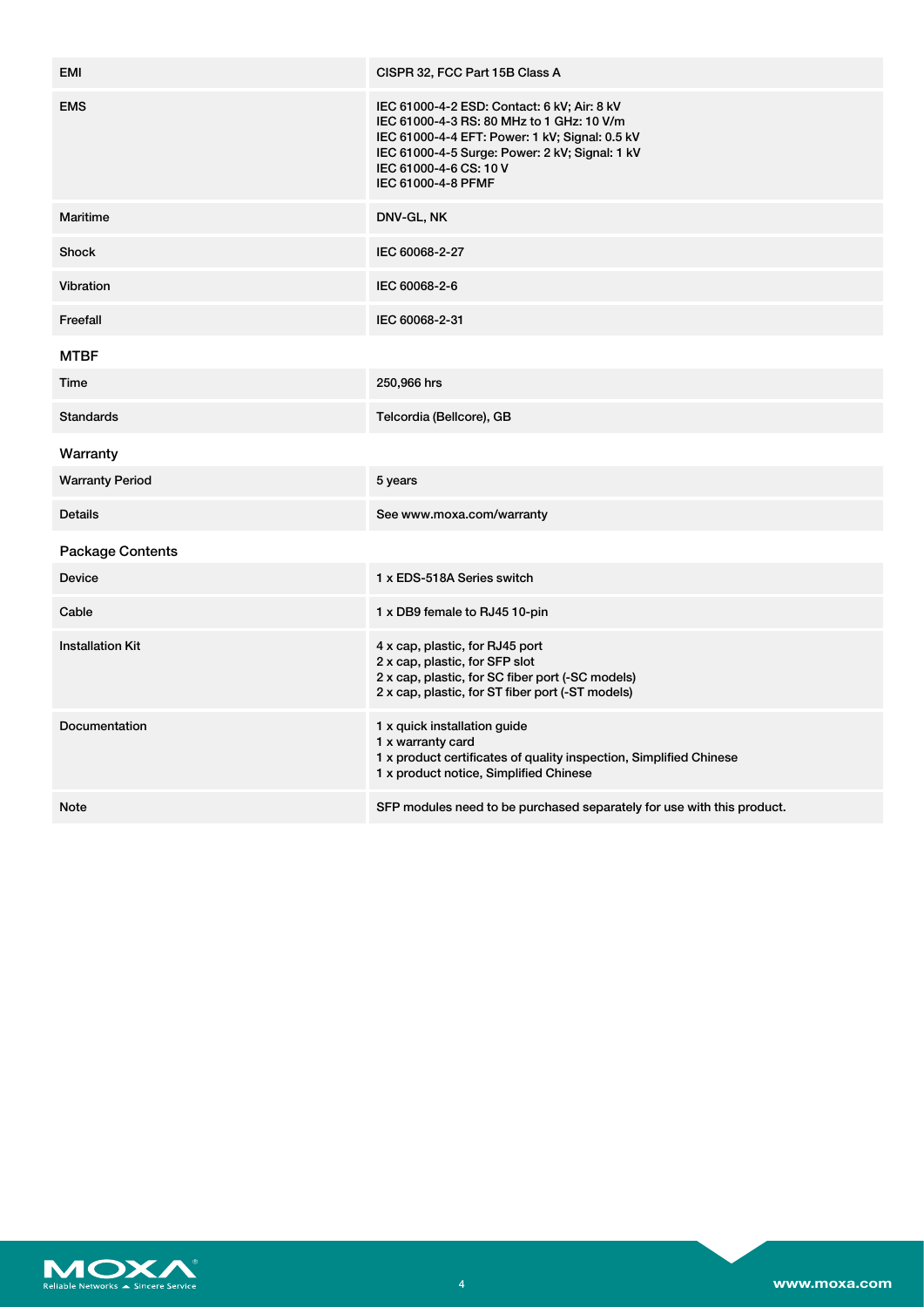## **Dimensions**

Unit: mm (inch)



## **Ordering Information**

| <b>Model Name</b>     | 10/100BaseT(X)<br><b>Ports</b><br><b>RJ45 Connector</b> | <b>Combo Ports</b><br>10/100/<br>1000BaseT(X) or<br>1000BaseSFP | 100BaseFX<br><b>Ports</b><br>Multi-Mode, SC<br>Connector | 100BaseFX<br><b>Ports</b><br>Multi-Mode, ST<br>Connector | 100BaseFX<br>Ports<br>Single-Mode, SC<br>Connector | 100BaseFX<br><b>Ports</b><br>Single-Mode, SC<br>Connector, 80<br>km | <b>Operating Temp.</b> |
|-----------------------|---------------------------------------------------------|-----------------------------------------------------------------|----------------------------------------------------------|----------------------------------------------------------|----------------------------------------------------|---------------------------------------------------------------------|------------------------|
| <b>EDS-518A</b>       | 16                                                      | $\overline{2}$                                                  |                                                          |                                                          |                                                    |                                                                     | 0 to $60^{\circ}$ C    |
| <b>EDS-518A-T</b>     | 16                                                      | $\overline{2}$                                                  |                                                          |                                                          |                                                    |                                                                     | -40 to $75^{\circ}$ C  |
| EDS-518A-MM-SC        | 14                                                      | $\overline{2}$                                                  | $\overline{2}$                                           |                                                          |                                                    |                                                                     | 0 to $60^{\circ}$ C    |
| EDS-518A-MM-SC-T      | 14                                                      | $\overline{2}$                                                  | $\overline{2}$                                           |                                                          |                                                    |                                                                     | -40 to $75^{\circ}$ C  |
| EDS-518A-MM-ST        | 14                                                      | $\overline{2}$                                                  | -                                                        | $\overline{2}$                                           | $\overline{\phantom{a}}$                           |                                                                     | 0 to $60^{\circ}$ C    |
| EDS-518A-MM-ST-T      | 14                                                      | $\overline{2}$                                                  |                                                          | $\overline{2}$                                           |                                                    |                                                                     | -40 to $75^{\circ}$ C  |
| <b>EDS-518A-SS-SC</b> | 14                                                      | $\overline{2}$                                                  |                                                          |                                                          | $\overline{2}$                                     |                                                                     | 0 to $60^{\circ}$ C    |
| EDS-518A-SS-SC-T      | 14                                                      | $\overline{2}$                                                  |                                                          |                                                          | $\overline{2}$                                     |                                                                     | -40 to $75^{\circ}$ C  |
| EDS-518A-SS-SC-80     | 14                                                      | $\overline{2}$                                                  |                                                          |                                                          |                                                    | $\overline{2}$                                                      | 0 to $60^{\circ}$ C    |

## **Accessories (sold separately)**

| <b>Storage Kits</b> |                                                                                                                                                           |
|---------------------|-----------------------------------------------------------------------------------------------------------------------------------------------------------|
| <b>ABC-01</b>       | Configuration backup and restoration tool for managed Ethernet switches and AWK Series wireless<br>APs/bridges/clients, 0 to 60°C operating temperature   |
| <b>SFP Modules</b>  |                                                                                                                                                           |
| SFP-1G10ALC         | WDM-type (BiDi) SFP module with 1 1000BaseSFP port with LC connector for 10 km transmission; TX<br>1310 nm, RX 1550 nm, 0 to 60°C operating temperature   |
| SFP-1G10ALC-T       | WDM-type (BiDi) SFP module with 1 1000BaseSFP port with LC connector for 10 km transmission; TX<br>1310 nm, RX 1550 nm, -40 to 85°C operating temperature |
| SFP-1G10BLC         | WDM-type (BiDi) SFP module with 1 1000BaseSFP port with LC connector for 10 km transmission; TX<br>1550 nm, RX 1310 nm, 0 to 60°C operating temperature   |
| SFP-1G10BLC-T       | WDM-type (BiDi) SFP module with 1 1000BaseSFP port with LC connector for 10 km transmission; TX<br>1550 nm, RX 1310 nm, -40 to 85°C operating temperature |

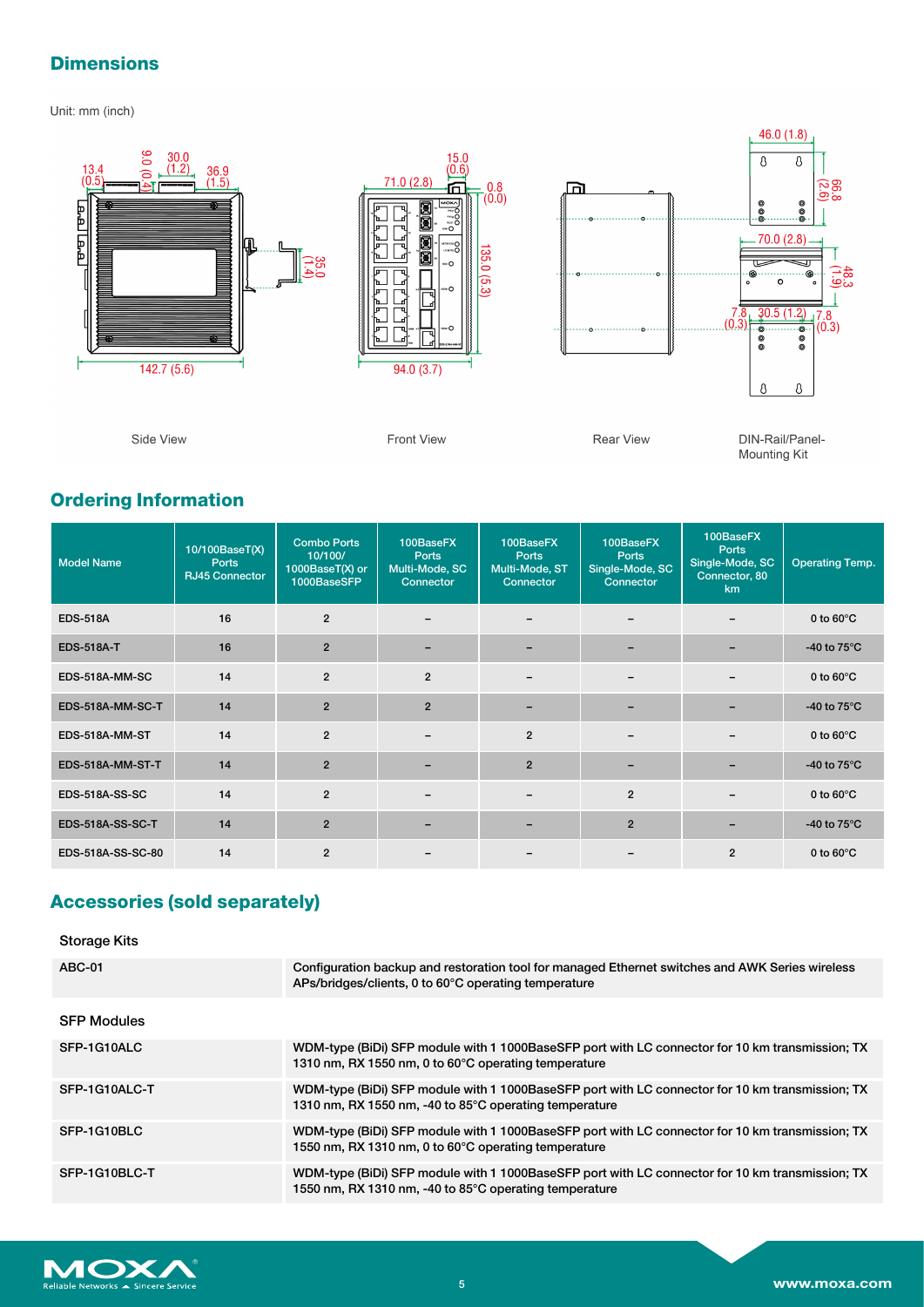| SFP-1G20ALC           | WDM-type (BiDi) SFP module with 1 1000BaseSFP port with LC connector for 20 km transmission; TX<br>1310 nm, RX 1550 nm, 0 to 60°C operating temperature              |
|-----------------------|----------------------------------------------------------------------------------------------------------------------------------------------------------------------|
| SFP-1G20ALC-T         | WDM-type (BiDi) SFP module with 1 1000BaseSFP port with LC connector for 20 km transmission; TX<br>1310 nm, RX 1550 nm, -40 to 85°C operating temperature            |
| SFP-1G20BLC           | WDM-type (BiDi) SFP module with 1 1000BaseSFP port with LC connector for 20 km transmission; TX<br>1550 nm, RX 1310 nm, 0 to 60°C operating temperature              |
| SFP-1G20BLC-T         | WDM-type (BiDi) SFP module with 1 1000BaseSFP port with LC connector for 20 km transmission; TX<br>1550 nm, RX 1310 nm, -40 to 85°C operating temperature            |
| SFP-1G40ALC           | WDM-type (BiDi) SFP module with 1 1000BaseSFP port with LC connector for 40 km transmission; TX<br>1310 nm, RX 1550 nm, 0 to 60°C operating temperature              |
| SFP-1G40ALC-T         | WDM-type (BiDi) SFP module with 1 1000BaseSFP port with LC connector for 40 km transmission; TX<br>1310 nm, RX 1550 nm, -40 to 85°C operating temperature            |
| SFP-1G40BLC           | WDM-type (BiDi) SFP module with 1 1000BaseSFP port with LC connector for 40 km transmission; TX<br>1550 nm, RX 1310 nm, 0 to 60°C operating temperature              |
| SFP-1G40BLC-T         | WDM-type (BiDi) SFP module with 1 1000BaseSFP port with LC connector for 40 km transmission; TX<br>1550 nm, RX 1310 nm, -40 to 85°C operating temperature            |
| SFP-1GEZXLC           | SFP module with 1 1000BaseEZX port with LC connector for 110 km transmission, 0 to 60°C operating<br>temperature                                                     |
| SFP-1GEZXLC-120       | SFP module with 1 1000BaseEZX port with LC connector for 120 km transmission, 0 to 60°C operating<br>temperature                                                     |
| SFP-1GLHLC            | SFP module with 1 1000BaseLH port with LC connector for 30 km transmission, 0 to 60°C operating<br>temperature                                                       |
| SFP-1GLHLC-T          | SFP module with 1 1000BaseLH port with LC connector for 30 km transmission, -40 to 85°C operating<br>temperature                                                     |
| SFP-1GLHXLC           | SFP module with 1 1000BaseLHX port with LC connector for 40 km transmission, 0 to 60°C operating<br>temperature                                                      |
| SFP-1GLHXLC-T         | SFP module with 1 1000BaseLHX port with LC connector for 40 km transmission, -40 to 85°C<br>operating temperature                                                    |
| SFP-1GLSXLC           | SFP module with 1 1000BaseLSX port with LC connector for 1km/2km transmission, 0 to 60°C<br>operating temperature                                                    |
| SFP-1GLSXLC-T         | SFP module with 1 1000BaseLSX port with LC connector for 1km/2km transmission, -40 to 85°C<br>operating temperature                                                  |
| SFP-1GLXLC            | SFP module with 1 1000BaseLX port with LC connector for 10 km transmission, 0 to 60°C operating<br>temperature                                                       |
| SFP-1GLXLC-T          | SFP module with 1 1000BaseLX port with LC connector for 10 km transmission, -40 to 85°C operating<br>temperature                                                     |
| SFP-1GSXLC            | SFP module with 1 1000BaseSX port with LC connector for 300m/550m transmission, 0 to 60°C<br>operating temperature                                                   |
| SFP-1GSXLC-T          | SFP module with 1 1000BaseSX port with LC connector for 300m/550m transmission, -40 to 85°C<br>operating temperature                                                 |
| SFP-1GZXLC            | SFP module with 1 1000BaseZX port with LC connector for 80 km transmission, 0 to 60°C operating<br>temperature                                                       |
| SFP-1GZXLC-T          | SFP module with 1 1000BaseZX port with LC connector for 80 km transmission, -40 to 85°C operating<br>temperature                                                     |
| <b>Power Supplies</b> |                                                                                                                                                                      |
| DR-120-24             | 120W/2.5A DIN-rail 24 VDC power supply with universal 88 to 132 VAC or 176 to 264 VAC input by<br>switch, or 248 to 370 VDC input, -10 to 60°C operating temperature |
| DR-4524               | 45W/2A DIN-rail 24 VDC power supply with universal 85 to 264 VAC or 120 to 370 VDC input, -10 to 50°<br>C operating temperature                                      |
| DR-75-24              | 75W/3.2A DIN-rail 24 VDC power supply with universal 85 to 264 VAC or 120 to 370 VDC input, -10 to<br>60°C operating temperature                                     |
| <b>MDR-40-24</b>      | DIN-rail 24 VDC power supply with 40W/1.7A, 85 to 264 VAC, or 120 to 370 VDC input, -20 to 70°C<br>operating temperature                                             |
| MDR-60-24             | DIN-rail 24 VDC power supply with 60W/2.5A, 85 to 264 VAC, or 120 to 370 VDC input, -20 to 70°C<br>operating temperature                                             |